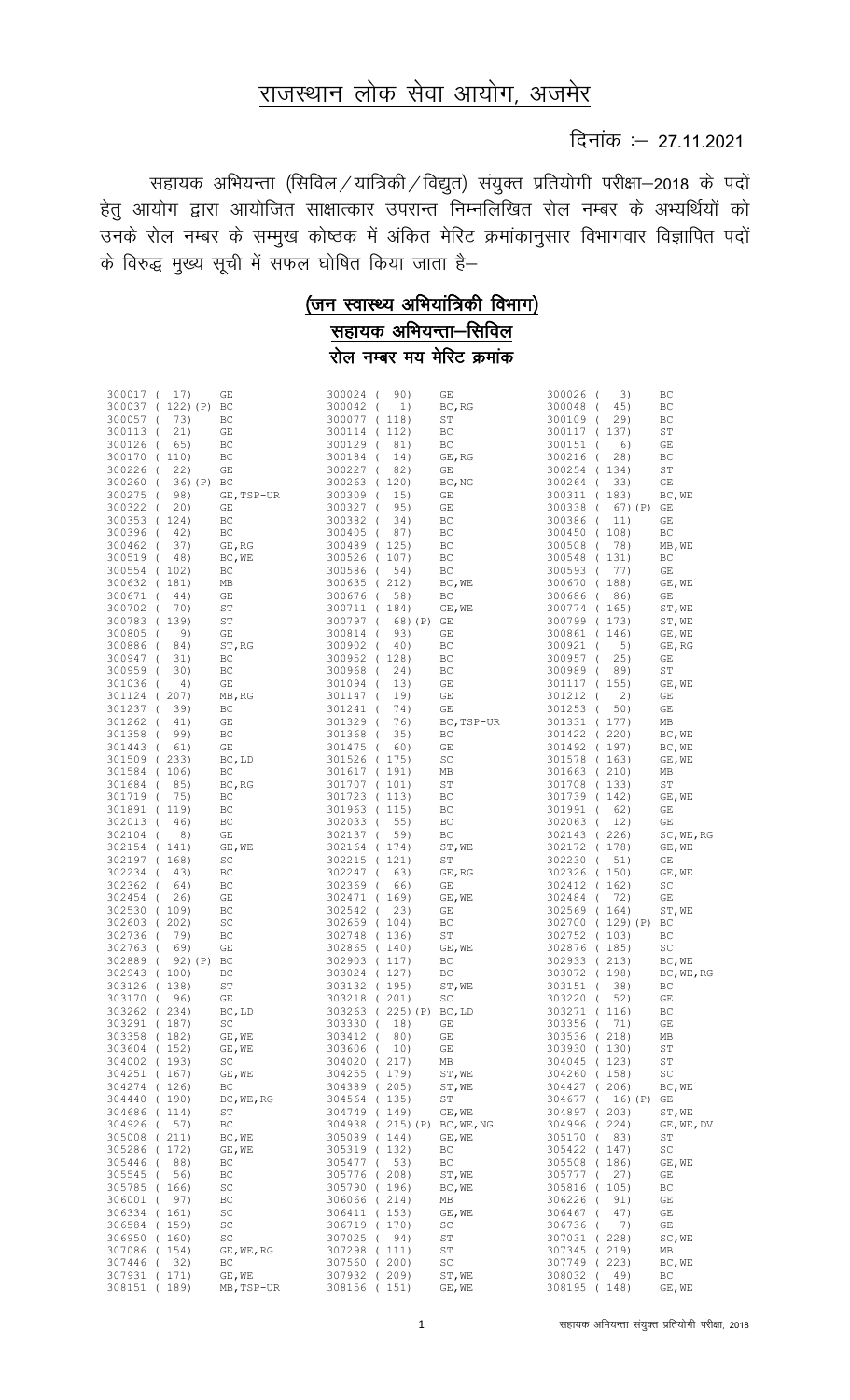| 308226 (216) | BC, WE, NG, RG | 308523 (157)   | GE, WE     | 308696 (204)    | ST, WE |
|--------------|----------------|----------------|------------|-----------------|--------|
| 309195 (231) | SC,WE          | 227<br>309350  | SC, WE     | 309375 (199)    | ST, WE |
| 309612 (229) | SC,WE          | 309704 (145)   | GE, WE     | 309754 (194)    | SC.    |
| 309942 (176) | GE, WE         | 310006 (143)   | GE.WE      | 221)<br>310151  | BC, WE |
| 311216 (192) | ST,WE          | 222)<br>311217 | BC, WE, RG | 311638 (156)    | GE, WE |
| 312197 (230) | SC, WE         | 312346 (232)   | SC, WE     | 312631<br>(180) | SC     |
|              |                |                |            |                 |        |

 Total Candidates : - 234 ------------------------------------------------------------------------------------------------

### $($ जन स्वास्थ्य अभियांत्रिकी विभाग)  $\frac{1}{2}$ सहायक अभियन्ता-यांत्रिकी / विद्युत रोल नम्बर मय मेरिट क्रमांक

| 313752 | 8)      | BC        | 313753 ( | 16) | GE        | 313756 | 29)       | GE         |
|--------|---------|-----------|----------|-----|-----------|--------|-----------|------------|
| 313758 | 40)     | <b>BC</b> | 313765   | 20) | <b>BC</b> | 313767 | 15)       | GE, WE     |
| 313768 | 22)     | <b>BC</b> | 313769   | 23) | <b>GE</b> | 313779 | 32)       | <b>BC</b>  |
| 313782 | 2)      | GE        | 313783   | 3)  | <b>GE</b> | 313791 | 31)       | BC, WE     |
| 313792 | 50)     | BC, NG    | 313796   | 17) | <b>BC</b> | 313799 | 46)       | <b>BC</b>  |
| 313800 | 7)      | GE, NG    | 313803   | 14) | GE, WE    | 313805 | 45)       | ВC         |
| 313807 | 18)     | MB        | 313809   | 67) | MB        | 313821 | 4)        | <b>BC</b>  |
| 313822 | 25)     | <b>GE</b> | 313823   | 38) | BC        | 313825 | $34)$ (P) | BC         |
| 313832 | 12)     | <b>BC</b> | 313837   | 37) | BC, WE    | 313839 | 5)        | GE, NG     |
| 313844 | 43) (P) | SC        | 313850   | 11) | <b>GE</b> | 313861 | 70)       | <b>ST</b>  |
| 313862 | 6)      | GE        | 313865   | 56) | <b>BC</b> | 313874 | 9)        | GE         |
| 313875 | 64)     | SC, NG    | 313878   | 52) | <b>ST</b> | 313880 | 1)        | GE, WE, RG |
| 313882 | 62)     | BC, WE    | 313888   | 27) | <b>ST</b> | 313892 | 48)       | BC, WE     |
| 313893 | 77)     | SC, WE    | 313895   | 44) | ST        | 313904 | 59)       | BC, WE     |
| 313908 | 26)     | SC        | 313917   | 42) | ST        | 313932 | 28)       | ST, WE     |
| 313937 | 51)     | GE, WE    | 313948   | 35) | GE, WE    | 313951 | 61)       | SC, WE     |
| 313998 | 47)     | GE, WE    | 314040   | 75) | ST, WE    | 314066 | 41)       | GE, WE     |
| 314071 | 21)     | BC, WE    | 314227   | 54) | <b>BC</b> | 314239 | 39)       | BC.        |
| 314251 | 19)     | BC.       | 314253   | 36) | BC.       | 314257 | 72)       | MB         |
| 314260 | 13)     | BC.       | 314282   | 58) | MB        | 314296 | 10)       | <b>GE</b>  |
| 314300 | 60)     | ST, WE    | 314325   | 33) | <b>BC</b> | 314334 | 68)       | SC         |
| 314364 | 66)     | SC        | 314440   | 71) | ST        | 314489 | 74)       | SC         |
| 314493 | 30)     | <b>BC</b> | 314546   | 63) | BC, WE    | 314550 | 65)       | SC         |
| 314578 | 55)     | ST        | 314702   | 69) | <b>SC</b> | 314707 | 53)       | <b>BC</b>  |
| 314743 | 57)     | BC.       | 314837   | 24) | GΕ        | 314847 | 49)       | BC.        |
| 314996 | 76)     | SC, WE    | 315100   | 73) | <b>ST</b> |        |           |            |
|        |         |           |          |     |           |        |           |            |

Total Candidates : - 77

## $(i$ चायती राज विभाग) सहायक अभियन्ता रोल नम्बर मय मेरिट क्रमांक

------------------------------------------------------------------------------------------------

| 300141 ( 2)<br>314207 ( 3) BC, WE, RG | ST ST | 301481 ( 1)(P) GE | 306259 ( 4) GE, LD |                         |  |
|---------------------------------------|-------|-------------------|--------------------|-------------------------|--|
|                                       |       |                   |                    | Total Candidates : $-4$ |  |

------------------------------------------------------------------------------------------------

## $(M$ र्तार्वजनिक निर्माण विभाग) .<br><u>सहायक अभियन्ता-सिविल</u> रोल नम्बर मय मेरिट क्रमांक

| 300002 | 2)         | <b>GE</b>  | 300003 | 65)        | GE     | 300006 | 131)      | ВC     |
|--------|------------|------------|--------|------------|--------|--------|-----------|--------|
| 300008 | 55)        | GΕ         | 300009 | 169)       | BC     | 300011 | 80)       | ВC     |
| 300016 | 34)        | ST         | 300028 | 152)       | BC     | 300038 | 16)       | GE     |
| 300039 | 185)       | SΤ         | 300044 | $218)$ (P) | BC, WE | 300045 | 126)      | ВC     |
| 300051 | 3)         | GE         | 300053 | 38)        | GE     | 300055 | 106)      | GΕ     |
| 300060 | 63)        | BC         | 300063 | 110)       | BC     | 300066 | 78)       | ST     |
| 300067 | 220)       | GE, WE     | 300072 | 58)        | GE     | 300078 | 52)       | GE     |
| 300082 | 115)       | GΕ         | 300087 | 105)       | ВC     | 300088 | 251)      | SC     |
| 300089 | 13)        | GE         | 300090 | 139)       | BC, RG | 300099 | 201)      | ST     |
| 300101 | 196)       | SC, WE     | 300106 | 6)         | BC, WE | 300115 | $27)$ (P) | ВC     |
| 300116 | 118)       | ВC         | 300119 | 178)       | ВC     | 300121 | 230)      | GE, WE |
| 300125 | 1)         | GE         | 300133 | 208)       | ST     | 300134 | 8)        | BC.    |
| 300136 | 136)       | ВC         | 300146 | 109)       | GE     | 300154 | 54)       | ВC     |
| 300168 | 130)       | BC, WE     | 300182 | 239)       | BC, WE | 300186 | 95)       | ST, WE |
| 300187 | 235)       | BC, WE     | 300191 | 103)       | ВC     | 300195 | 90)       | ВC     |
| 300224 | 184)       | ST         | 300232 | 22)        | GE, WE | 300233 | 15)       | GΕ     |
| 300235 | $18)$ (P)  | ВC         | 300236 | 162)       | ВC     | 300247 | $61)$ (P) | GE     |
| 300258 | 161)       | ВC         | 300259 | 94)        | ВC     | 300265 | 67)       | ST, NG |
| 300288 | $62)$ (P)  | GΕ         | 300295 | 44)        | GE     | 300305 | 104)      | GΕ     |
| 300337 | 107)       | BC, RG     | 300341 | 81)        | GE     | 300342 | 156)      | ВC     |
| 300356 | 99)        | GΕ         | 300371 | 177)       | ВC     | 300390 | 233)      | GE, WE |
| 300402 | 167)       | ВC         | 300406 | 263)       | МB     | 300415 | 183)      | ST     |
| 300417 | $224)$ (P) | SC, NG, RG | 300424 | 149)       | ST     | 300430 | 248)      | BC, WE |
| 300433 | 56)        | ВC         | 300442 | 84)        | BC, WE | 300477 | 151)      | BC.    |

| 300006 (131) |   |         |         | ВC           |
|--------------|---|---------|---------|--------------|
| 300011 (     |   | 80)     |         | ВC           |
| 300038 ( 16) |   |         |         | GΕ           |
| 300045 (126) |   |         |         | ВC           |
| 300055 (106) |   |         |         | GE           |
| 300066 (     |   | 78)     |         | ST           |
| 300078 (     |   | 52)     |         | GE           |
| 300088 (251) |   |         |         | SC.          |
| 300099 (201) |   |         |         | SΤ           |
| 300115 (     |   |         | 27) (P) | ВC           |
| 300121 (     |   | 230)    |         | GE, WE       |
| 300134 (     |   | 8)      |         | ВC           |
| 300154       | ( | 54)     |         | ВC           |
| 300186 (     |   | 95)     |         | ST,WE        |
| 300195       | ( | 90)     |         | ВC           |
| 300233 (     |   | 15)     |         | GΕ           |
| 300247       | ( | 61) (P) |         | GE           |
| 300265       | ( | 67)     |         | ST, NG       |
| 300305 (104) |   |         |         | GE           |
| 300342 (156) |   |         |         | ВC           |
| 300390 (233) |   |         |         | $GE$ , WE    |
| 300415 (183) |   |         |         | ST           |
| 300430 (248) |   |         |         | BC, WE       |
| $20017777$   |   | 1511    |         | $D^{\prime}$ |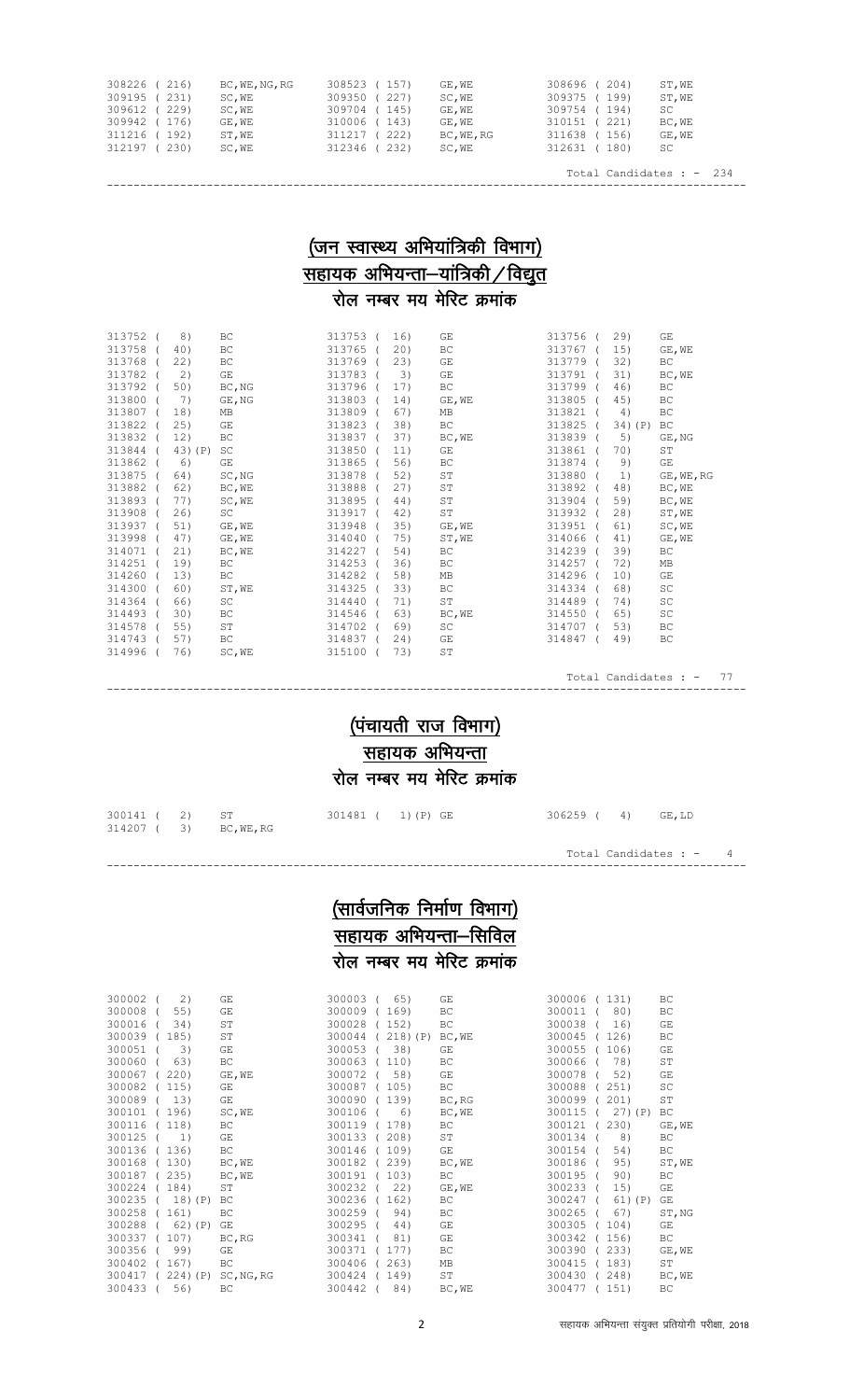|                                              | 300486 ( 179)(P)    | ST               | 300497 (225)                         |                                | GE, WE                                                | 300504 (307)                                 |                 | BC, LD                   |
|----------------------------------------------|---------------------|------------------|--------------------------------------|--------------------------------|-------------------------------------------------------|----------------------------------------------|-----------------|--------------------------|
| 300513 (134)                                 |                     | MB, NG           | 300534 (128)                         |                                | ВC                                                    | 300536<br>$\sqrt{2}$                         | 17)             | ST                       |
| 300539 ( 14)                                 |                     | GE               | 300547 (143)                         |                                | ВC                                                    | 300592<br>300617                             | (135)           | ВC                       |
| 300599 (108)<br>300620 (                     | 46)                 | ST<br>ВC         | 300615<br>300621                     | $\left($<br>11)<br>(199)       | GE<br>ST, WE                                          | $\left($<br>300634                           | 4)<br>(190)     | ВC<br>SΤ                 |
| 300655                                       | (243)               | ST, WE           | 300657                               | (241)                          | SC                                                    | 300662                                       | 77) (P)         | BC                       |
| 300683                                       | $\sqrt{2}$<br>53)   | SC               | 300690                               | (181)                          | ST                                                    | 300708<br>$\left($                           | 85)             | GE                       |
| 300712 (157)                                 |                     | ВC               | 300719                               | (229)                          | GE, WE                                                | 300720                                       | (182)           | BC, WE                   |
| 300723 (203)<br>300747 (111)                 |                     | ST<br>GΕ         | 300737 (<br>300749                   | 86)<br>(194)                   | GE<br>ST, WE                                          | 300746<br>300756<br>$\left($                 | (146)<br>96)    | ВC<br>GΕ                 |
| 300760 (273)                                 |                     | МB               | 300784 (112)                         |                                | GE                                                    | 300817                                       | (282)           | ST, WE                   |
| 300820                                       | 64)<br>$\left($     | GΕ               | 300834                               | (209)                          | MB, NG                                                | 300837                                       | (197)           | ST                       |
| 300845                                       | 68)<br>$\left($     | ВC               | 300846                               | (121)                          | BC                                                    | 300847                                       | (291)           | SC                       |
| 300851 (317)<br>300889 (166)                 |                     | SC, WE<br>ВC     | 300853 (260)<br>300891<br>$\sqrt{2}$ | 73)                            | ST, WE, RG<br>GE, WE                                  | 300872<br>$\sqrt{2}$<br>300895<br>$\sqrt{ }$ | 30)<br>39)      | BC, WE<br>BC             |
| 300897 (147)                                 |                     | GE, WE           | 300905 (192)                         |                                | GE, WE                                                | 300919<br>$\sqrt{2}$                         | 66)             | ST                       |
| 300925<br>$\sqrt{ }$                         | 57)                 | ВC               | 300927 (116)                         |                                | BC, WE                                                | 300964<br>$\left($                           | 10)             | BC, RG, TSP-UR           |
| 300984<br>$\sqrt{ }$                         | 47)                 | ВC               | 301006<br>$\sqrt{ }$                 | 28)                            | GE                                                    | 301028<br>$\sqrt{2}$                         | 265)            | SC                       |
| 301050<br>$\sqrt{2}$                         | 75)                 | BC, WE           | 301066<br>$\sqrt{ }$                 | 74) (P) BC                     |                                                       | 301077<br>$\sqrt{2}$                         | 87)             | GΕ                       |
| 301101 (274)<br>301140                       | (117)               | TSP-SC<br>GE     | 301108 (                             | 25)<br>301142 (137) (P) BC, WE | BC                                                    | 301121<br>$\left($<br>301158<br>$\sqrt{ }$   | 221)<br>71)     | BC, WE<br>GΕ             |
| 301163 (168)                                 |                     | SC               | 301183 (                             | 29)                            | ВC                                                    | 301199<br>$\sqrt{ }$                         | 32)             | ВC                       |
| 301209 (164)                                 |                     | ВC               | 301222 (305)                         |                                | BC, LD                                                | 301277<br>$\sqrt{2}$                         | 40)             | BС                       |
| 301292 (                                     | 31)                 | GE               | 301318<br>$\sqrt{ }$                 | 93)                            | GE                                                    | 301334 (198)                                 |                 | SТ                       |
| 301377 (275)<br>301402 (238)                 |                     | ST, WE<br>SC     | 301381<br>$\sqrt{ }$<br>301411 (102) | 43)                            | BC, RG<br>GE                                          | 301389<br>301421 (153)                       | (255)           | МB<br>ВC                 |
| 301438 (125)                                 |                     | ВC               | 301451 (191)                         |                                | SC                                                    | 301468                                       | (142)           | SТ                       |
| 301495 (                                     | 89)                 | GE               | 301502 (204)                         |                                | ST                                                    | 301504 (                                     | 12)             | GΕ                       |
| 301550<br>$\sqrt{ }$                         | 70)                 | GE               | 301559<br>$\sqrt{ }$                 | 35)                            | GE                                                    | 301569<br>$\sqrt{ }$                         | 24)             | ST                       |
| 301598 (188)                                 |                     | GE, WE           | 301608 (                             | 60)                            | BC                                                    | 301653 (280)                                 |                 | SC                       |
| 301670 (140)                                 | 301732 (285)(P)     | BC<br>МB         | 301673                               | (237)<br>301737 ( 242) (P)     | BC, WE<br>BC, WE, RG                                  | 301694 (158)<br>301751 (312)                 |                 | ST<br>SC, WE             |
| 301753<br>$\sqrt{2}$                         | 76)                 | GE               | 301774 (302)                         |                                | МB                                                    | 301811 (                                     | 231)            | GE, WE                   |
| 301888 (                                     | 21)                 | GE               | 301893 (138)                         |                                | GE, WE                                                | 301901 (                                     | 33)             | BC                       |
| 301912 (                                     | 36)                 | ST               | 301926 (195)                         |                                | ST, WE                                                | 301934 (                                     | 83)             | GΕ                       |
| 301956 (246)                                 |                     | BC, WE           | 301961 (174)                         |                                | ST                                                    | 302059 (                                     | 20)             | GΕ                       |
| 302070<br>302133 (176)                       | (259)               | SC<br>ВC         | 302080<br>$\sqrt{ }$<br>302144 (318) | 42)                            | GE<br>$\texttt{SC}{}$ , $\texttt{WE}{}$               | 302126<br>$\sqrt{2}$<br>302156               | 299)<br>(113)   | МB<br>BC                 |
| 302171 (148)                                 |                     | ВC               | 302207 (253)                         |                                | BC, WE                                                | 302222<br>$\left($                           | 59) (P)         | GE                       |
| 302233 (97)                                  |                     | GΕ               | 302266 (236)                         |                                | BC, WE, DV                                            | 302272                                       | (298)           | BC, WE                   |
| 302287 (144)                                 |                     | BC               | 302306 (159)                         |                                | ST                                                    | 302309<br>$\sqrt{2}$                         | 170) (P)        | ST                       |
| 302339 (296)<br>302414                       | (154)               | BC, WE, RG<br>BC | 302367 (283)<br>302437 (165)         |                                | $\mathbb{B}\mathbb{C}$ , $\mathbb{W}\mathbb{E}$<br>ST | 302399 (172)<br>302483<br>$\sqrt{2}$         | 227)            | BC<br>GE, WE             |
| 302492<br>$\sqrt{ }$                         | 9)                  | GE, WE           | 302496 (122)                         |                                | ВC                                                    | 302498                                       | (19)            | GΕ                       |
| 302502<br>$\sqrt{2}$                         | 72)                 | GΕ               | 302510                               | 267)<br>$\sqrt{2}$             | SC                                                    | 302518<br>$\sqrt{2}$                         | 301)            | BC, LD                   |
| 302519 (313)                                 |                     | BC, LD           |                                      | 302531 (281)(P) SC             |                                                       | 302533                                       | (277)           | BC, WE                   |
| 302534<br>$\sqrt{2}$<br>302600<br>$\sqrt{2}$ | 49)<br>48)          | ВC<br>GΕ         | 302540<br>302606 (                   | (163)<br>69)                   | ВC<br>BC                                              | 302558<br>$\sqrt{2}$<br>302634<br>$\sqrt{ }$ | 271)<br>88)     | SC<br>GΕ                 |
| 302636 (171)                                 |                     | ST               | 302641 (                             | 212)                           | BC, WE                                                | 302648<br>$\overline{ }$                     | 37)             | SC                       |
| 302685 (100)                                 |                     | GΕ               | 302701 (256)                         |                                | BC, WE                                                | 302707 (127)                                 |                 | BC, TSP-UR               |
| 302727 (258)                                 |                     | МB               | 302761 (249)                         |                                | BC, WE, NG, RG                                        | 302777 (200)                                 |                 | GE, WE                   |
| 302778 (290)<br>302906 (187)                 |                     | SC               | 302805 (297)                         |                                | ST, WE                                                | 302862 (175)                                 |                 | BC                       |
| 303140 ( 91)                                 |                     | GE, WE<br>BC.    | 303087 (160)<br>303156 (252)         |                                | ST<br>BC, WE                                          | 303242 (180) (P)                             | 303103 (310)(P) | SC, WE<br>SC             |
| 303319 (150)                                 |                     | ВC               | 303323 (311)                         |                                | SC, WE                                                | 303325 (207)                                 |                 | ST                       |
| 303347 (234)                                 |                     | SC               | 303387 (247)                         |                                | SC                                                    | 303406 (114)                                 |                 | BC                       |
| 303566 (                                     | 82)                 | GΕ               | 303626 (303)                         |                                | SC, WE                                                | 303666 (211)                                 |                 | BC, WE                   |
| 303674 ( 79)<br>303785 (269)                 |                     | GE<br>ST, WE, NG | 303701 (213)<br>303791 (295)         |                                | ST, WE<br>BC, WE, RG                                  | 303752 (289)<br>303868 (119)                 |                 | SC<br>ВC                 |
| 303921 ( 50)                                 |                     | GE, WE           | 304011 (193)                         |                                | SC, WE                                                | 304111 (98)                                  |                 | GΕ                       |
| 304113 (223)                                 |                     | SC               | 304134 (262)                         |                                | SC                                                    | 304181 (245)                                 |                 | SC                       |
| 304263 (186)                                 |                     | GE, WE           |                                      | 304350 ( 26) (P) BC            |                                                       | 304351 (202)                                 |                 | ST                       |
| 304461 (232)<br>304545 (228)                 |                     | SC, WE<br>МB     | 304501 (120)<br>304550 (141)         |                                | ST<br>SC                                              | 304542 (<br>304633 (214)                     | 5)              | GΕ<br>SC                 |
|                                              | 304644 (133)(P)     | ВC               | 304695 (124)                         |                                | ВC                                                    | 304697 (189)                                 |                 | ST                       |
| 304699 ( 45)                                 |                     | ST               | 304725 (222)                         |                                | BC, WE                                                | 304734 (101)                                 |                 | GΕ                       |
| 304785 (132)                                 |                     | ВC               | 304866 (                             | 41)                            | ВC                                                    | 304944 (92)                                  |                 | GE                       |
| 304952 (254)<br>305152 (173)                 |                     | SC<br>ВC         | 304959 (240)<br>305196 (             | 51)                            | BC, WE, RG<br>GE                                      | 305149 (244)<br>305221 (155)                 |                 | SC<br>GE, WE             |
| 305345 (276)                                 |                     | ST, WE           | 305417 (145)                         |                                | ВC                                                    | 305452 (                                     | 23)             | SТ                       |
| 305537 (293)                                 |                     | ST, WE           | 305598 (288)                         |                                | SC, WE                                                | 305623 (284)                                 |                 | SC                       |
|                                              | 305732 (129) (P) BC |                  | 305852 (219)                         |                                | GE, WE                                                | 305871 (257)                                 |                 | BC, WE                   |
| 306149 (315)<br>306518 (279)                 |                     | MB, WE<br>SC     | 306233 (<br>306549 (270)             | 7)                             | GE<br>MB                                              | 306234 (210)<br>306626 (226)                 |                 | SC<br>BC, WE             |
| 307069 (286)                                 |                     | SC, WE           | 307077 (216)                         |                                | GE, WE                                                | 307309 (278)                                 |                 | MB                       |
| 307346 (123)                                 |                     | ВC               | 307461 (309)                         |                                | SC, WE                                                | 307619 (206)                                 |                 | GE, WE                   |
| 307625 (292)                                 |                     | ST, WE           | 307995 (261)                         |                                | SC, ME                                                | 308172 (268)                                 |                 | SC                       |
| 308201 (304)                                 |                     | MB, WE           | 308452 (266)                         |                                | SC                                                    | 309121 (205)                                 |                 | ST                       |
| 309489 (316)<br>310118 (306)                 |                     | SC, WE<br>SC, WE | 309726 (314)<br>310212 ( 272)        |                                | SC, WE<br>SC                                          | 310023 (308)<br>310927 (264)                 |                 | SC, WE<br>SC             |
| 311061 (294)                                 |                     | SC, WE           | 311189 (217)                         |                                | SC                                                    | 311210 (250)                                 |                 | BC, WE                   |
| 311225 (287)                                 |                     | ST, WE           | 312439 (215)                         |                                | GE, WE                                                | 313749 (300)                                 |                 | BC, WE, TSP-UR           |
|                                              |                     |                  |                                      |                                |                                                       |                                              |                 | Total Candidates : - 318 |
|                                              |                     |                  |                                      |                                |                                                       | ---------------------                        |                 |                          |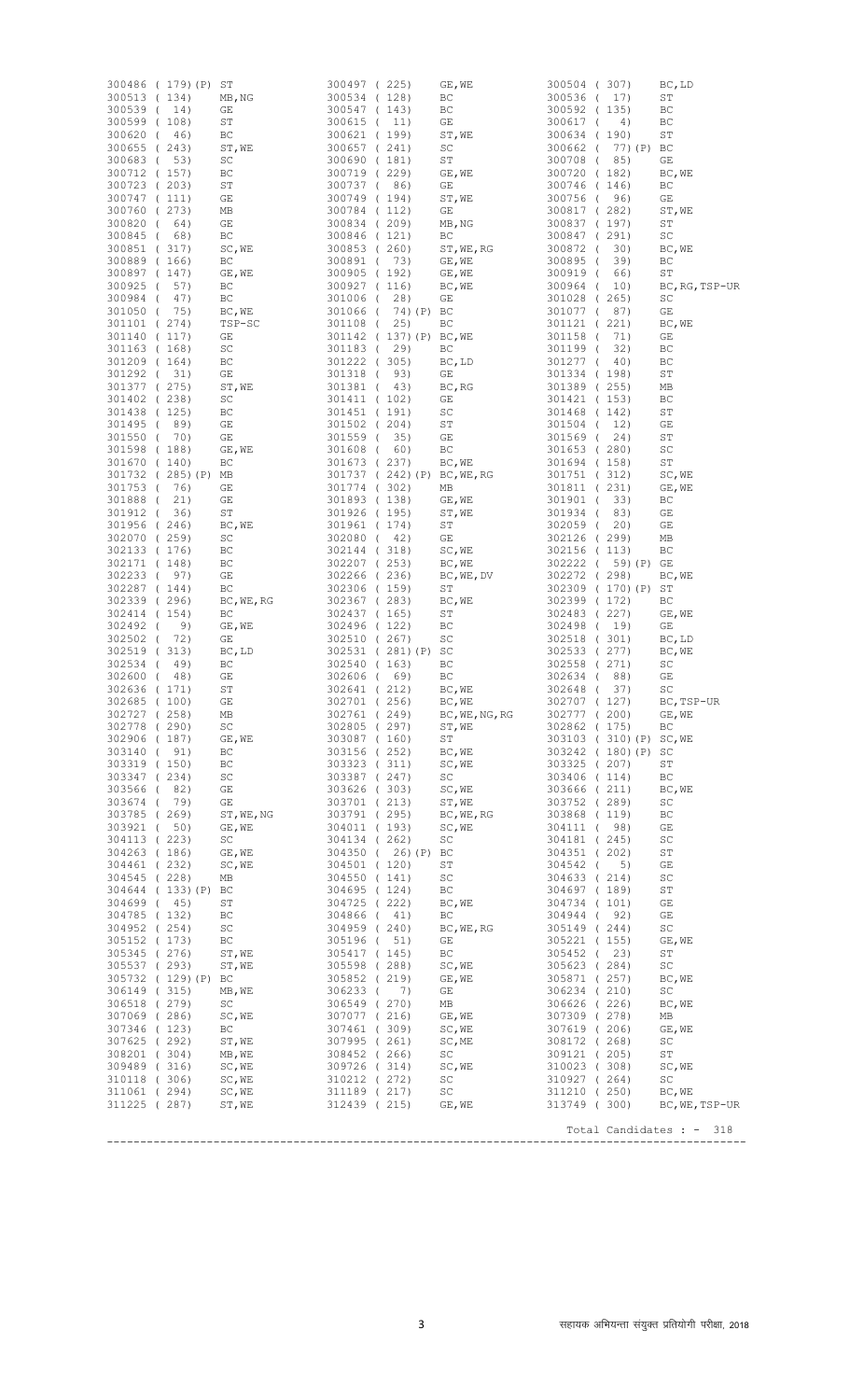## <u>(जल संसाधन विभाग)</u> <u>सहायक अभियन्ता—सिविल</u> रोल नम्बर मय मेरिट क्रमांक

| 300013 (152)                 |      | ВC             | 300014 (220)         |                     | SC                    | 300018 ( 211)            |                  | BC, WE           |
|------------------------------|------|----------------|----------------------|---------------------|-----------------------|--------------------------|------------------|------------------|
| 300027 (125)<br>300097 (     | 16)  | SТ<br>GE       | 300086 (<br>300104 ( | 60)<br>53)          | BC, NG<br>GE          | 300091 (<br>300105 (179) | 1)               | GE, NG, RG<br>BC |
| 300118 ( 89)                 |      |                |                      |                     |                       | 300149 (172)             |                  |                  |
|                              |      | ВC             | 300128 (             | 87)                 | GE                    | 300210 (289)             |                  | ВC               |
| 300155 (153)<br>300219 (241) |      | SТ<br>GE, WE   | 300179 (<br>300230 ( | 37)                 | $3)$ (P) GE, WE<br>GE | 300243 (181)             |                  | МB<br>ВC         |
| 300252 (132)                 |      | ВC             | 300257 (             | 57)                 | GE                    | 300284 (236)             |                  |                  |
| 300292 (                     | 5)   | GE             | 300310 (284)         |                     | MВ                    | 300316 (213)             |                  | BC, WE<br>GE, WE |
| 300334 (133)                 |      | ВC             | 300346 (176)         |                     | ВC                    | 300398 (                 | 11)              | GE               |
| 300401 (                     | 73)  | GE             | 300407 (183)         |                     | SТ                    | 300419 (115)             |                  | ВC               |
| 300432 (                     | 94)  | GE             | 300443 (177)         |                     | ВC                    | 300464 (184)             |                  | GE, WE           |
| 300468 (                     | 22)  | GE             | 300479 (81)          |                     | GE, TSP-UR            | 300495 (83)              |                  | GE               |
| 300498 (187)                 |      | SC             | 300499 (171)         |                     | BC                    | 300502 (313)             |                  | ST, LD           |
| 300516 (137)                 |      | ВC             | 300543 (             | 29)                 | GE                    | 300549 (265)             |                  | МB               |
| 300551 (                     | 46)  | ВC             | 300557 (             | 96)                 | ВC                    | 300565 ( 10)             |                  | GΕ               |
| 300598 (230)                 |      | BC, WE         | 300601 (             | 62)                 | GE                    | 300628 (138)             |                  | ВC               |
| 300640 (155)                 |      | ВC             | 300673 (141)         |                     | ВC                    | 300685 (134)             |                  | SΤ               |
| 300698 (178)                 |      | ВC             | 300700 (123)         |                     | BC                    | 300705 (190)             |                  | GE, WE           |
| 300710 (                     | 40)  | ВC             | 300780 (130)         |                     | BC                    | 300793 (247)             |                  | MB, TSP-UR       |
| 300796 (                     | 91)  | ВC             | 300801 (266)         |                     | BC, WE                | 300840 (                 | 90)              | GΕ               |
| 300841 (                     | 52)  | GE             | 300858 (142)         |                     | SТ                    | 300869 (128)             |                  | ВC               |
| 300874 (110)                 |      | ВC             | 300901 (35)          |                     | GE                    | 300937 (                 | 93)              | GE               |
| 300938 (                     | 84)  | GE             | 300953 (180)         |                     | SТ                    | 300962 (160)             |                  | ВC               |
| 300980 (                     | 85)  | GE, NG         | 301021 ( 13)         |                     | GE                    | 301038 (225)             |                  | SC               |
| 301041 (148)                 |      | ВC             | 301053 (280)         |                     | МB                    | 301062 (200)             |                  | SC               |
| 301067 (174)                 |      | BC, NG         |                      | 301098 (158) (P) BC |                       | 301129 (167)             |                  | ВC               |
| 301146 (                     | 6)   | GE             | 301154 (151)         |                     | ВC                    | 301156 (                 | 71)              | GE               |
| 301172 (234)                 |      | SC             | 301204 (105)         |                     | BC                    | 301210 (                 | 43)              | GΕ               |
| 301227 (124)                 |      | ВC             | 301229 (206)         |                     | GE, WE                | 301230 (119)             |                  | SΤ               |
| 301236 (                     | 47)  | GE             | 301246 (101)         |                     | GΕ                    | 301294 (                 | 42)              | ВC               |
| 301299 (                     | 51)  | GE, NG         | 301305 (270)         |                     | SC                    | 301306 (111)             |                  | GΕ               |
| 301310 (229)                 |      | SC             | 301313 (104)         |                     | ВC                    | 301316 (252)             |                  | SC, NG           |
| 301328 (143)                 |      | ВC             | 301359 (             | 66)                 | ВC                    | 301370 (                 | 48)              | ВC               |
| 301372 (                     | 33)  | GE             | 301393 (173)         |                     | ВC                    | 301415 (291)             |                  | МB               |
| 301428 (                     | 61)  | ВC             | 301430 (168)         |                     | ВC                    | 301440 (164)             |                  | BС               |
| 301480 (162)                 |      | ВC             | 301487 (             | 7)                  | GE                    | 301534 (102)             |                  | ВC               |
| 301575 (                     | 97)  | GE             | 301613 (163)         |                     | GE, WE                | 301629 (                 | 4)               | GE, WE           |
| 301636 (                     | 99)  | GE             | 301649 (             | 69)                 | ВC                    | 301650 (197)             |                  | GE, WE           |
| 301676 (221)                 |      | BC, WE, NG, RG | 301738 ( 261)        |                     | SC                    | 301765 (108)             |                  | GΕ               |
| 301787 (                     | 21)  | GE             | 301852 (235)         |                     | МB                    | 301948 (194)             |                  | GE, WE           |
| 301972 (147)                 |      | ВC             | 301988 (292)         |                     | ST, WE                | 302009 (                 | 44) (P)          | GE               |
| 302031 (159)                 |      | ВC             | 302075 (131)         |                     | ST                    | 302113 (                 | 27)              | GE               |
| 302136 (170)                 |      | ВC             | 302170 (113)         |                     | ВC                    | 302225 (                 | 68)              | GΕ               |
| 302226 (                     | 8)   | GE             | 302275 (286)         |                     | МB                    | 302279 (                 | 15)              | GΕ               |
| 302285 (219)                 |      | SC             | 302373 (             | 2)                  | BC, WE                | 302379 (122)             |                  | ВC               |
| 302385 (117)                 |      | GE             | 302390 (191)         |                     | SC                    | 302408 (106)             |                  | GΕ               |
| 302422 (282)                 |      | ST, WE         | 302434 (182)         |                     | ST, RG                |                          | 302435 (253)(P)  | SC               |
| 302441 (                     | 78)  | GE             | 302442 (204)         |                     | GE, WE                | 302450 (                 | 92)              | GE               |
| 302463 (                     | 239) | $GE$ , $WE$    | 302547 (             | 98)                 | SΤ                    | 302568 (                 | 19)              | GΕ               |
| 302590 (                     | 41)  | GE             | 302607 (103)         |                     | GΕ                    | 302681 (                 | 28) (P)          | GE               |
| 302684 (262)                 |      | BC, WE         | 302699 (             | 31)                 | GE, TSP-UR            | 302703 (244)             |                  | GE, WE           |
| 302753 (186)                 |      | GE, WE         | 302917 (144)         |                     | BC                    | 302925 (                 | 86)              | GE               |
| 302956 (242)                 |      | GE, WE         | 302969 (             | 65)                 | GE                    | 302970 (                 | 80)              | GΕ               |
| 302979 (136)                 |      | ВC             | 303008 (251)         |                     | BC, WE                | 303049 (169)             |                  | ВC               |
| 303097 (109)                 |      | GE             | 303099 (             | 63) (P) GE, RG      |                       | 303125 (                 | 82)              | GE               |
| 303148 (273)                 |      | МB             | 303165 (175)         |                     | BC                    | 303187 (                 | 64)              | ВC               |
| 303196 (34)                  |      | GE             | 303229 (             | 26)                 | GΕ                    | 303236 (                 | 95)              | GΕ               |
| 303238 (258)                 |      | SC             | 303288 (             | 25)                 | GΕ                    | 303321 (250)             |                  | SC               |
| 303329 (277)                 |      | BC, WE         | 303396 (288)         |                     | ST, WE                | 303418 (293)             |                  | BC, WE           |
| 303420 (127)                 |      | ST             | 303460 (145)         |                     | ВC                    | 303469 (                 | 88)              | GΕ               |
| 303481 (100)                 |      | GE             | 303490 (118)         |                     | BC                    | 303517 (140)             |                  | ST               |
| 303522 (                     | 77)  | GE             | 303539 (283)         |                     | BC, WE                | 303627 (                 | 20)              | GE, NG           |
| 303648 (304)                 |      | BC, WE         | 303709 ( 55)         |                     | BC                    | 303810 (                 | 24)              | GΕ               |
| 303854 (                     | 38)  | ВC             | 303885 (161)         |                     | BC, WE                | 303902 (210)             |                  | SC               |
| 303943 (224)                 |      | SC             | 303966 (259)         |                     | ST, WE                | 303970 (                 | 72)              | ВC               |
| 303977 ( 74)                 |      | GE, TSP-UR     | 304031 (149)         |                     | ВC                    | 304037 (294)             |                  | BC, WE           |
| 304085 (201)                 |      | SC             | 304088 (279)         |                     | BC, WE                | 304122 (                 | 36)              | GΕ               |
| 304144 (                     | 30)  | GΕ             | 304165 (             | 67) (P) GE          |                       | 304211 (                 | 79)              | GE               |
| 304232 (                     | 50)  | GE             | 304364 (307)         |                     | BC, LD                | 304416 (215)             |                  | SC               |
| 304459 (300)                 |      | BC, WE         | 304476 (306)         |                     | SC, WE                | 304531 (                 | 70)              | GE               |
| 304604 ( 14)                 |      | GE             | 304611 (135)         |                     | ВC                    | 304620 (121)             |                  | ВC               |
| 304635 (157)                 |      | BC, NG         | 304643 (240)         |                     | GE, WE                | 304700 (189)             |                  | GE, WE           |
| 304701 (226)                 |      | SC             | 304704 (             | 9)                  | GE                    | 304747 (                 | 32)              | GE               |
| 304769 (112)                 |      | GE             | 304775 (             | 23)                 | GE                    | 304799 (278)             |                  | ST, WE           |
| 304823 (260)                 |      | MB, NG, RG     | 304838 (264)         |                     | BC, WE                | 304845 (                 | 49) (P)          | GE, TSP-UR       |
| 304889 (228)                 |      | SC             | 304902 (205)         |                     | GE, WE                | 304915 (                 | 76)              | GE               |
| 305014 (129)                 |      | ВC             | 305043 (269)         |                     | SC                    | 305129 (298)             |                  | BC, WE           |
| 305163 (114)                 |      | GE             | 305198 (150)         |                     | ВC                    | 305199 (185)             |                  | GE, WE           |
| 305359 ( 18)                 |      | GE             | 305490 (             | 12)                 | GΕ                    |                          | 305519 (154) (P) | ВC               |
| 305530 (198)                 |      | GE, WE         | 305543 (             | 39)                 | GE                    | 305602 (276)             |                  | SC               |
| 305637 (                     | 45)  | ВC             | 305642 (218)         |                     | GE, WE, RG            | 305765 (165)             |                  | ВC               |
| 305800 (263)                 |      | SC             | 305844 (248)         |                     | ST, WE                | 305846 (303)             |                  | BC, WE           |
| 305851 (299)                 |      | BC, WE         | 305860 (255)         |                     | MB, NG, RG            | 305888 (116)             |                  | ВC               |
| 306067 (156)                 |      | ST             | 306169 (107)         |                     | GE                    | 306285 (                 | 54)              | GΕ               |
| 306303 (296)                 |      | МB             | 306326 (166)         |                     | BC                    | 306328 (                 | 59)              | GΕ               |
| 306331 (243)                 |      | GE, WE         | 306388 (196)         |                     | GE, WE                | 306390 (274)             |                  | SC               |
| 306444 (281)                 |      | ST, WE         | 306464 (231)         |                     | GE, WE                | 306509 (290)             |                  | BC, WE           |
| 306573 (223)                 |      | ST, WE         | 306615 (246)         |                     | SC                    | 306617 (232)             |                  | SC               |
| 306621 (                     | 58)  | GΕ             | 306642 (199)         |                     | GE, WE                | 306657 (193)             |                  | GE, WE           |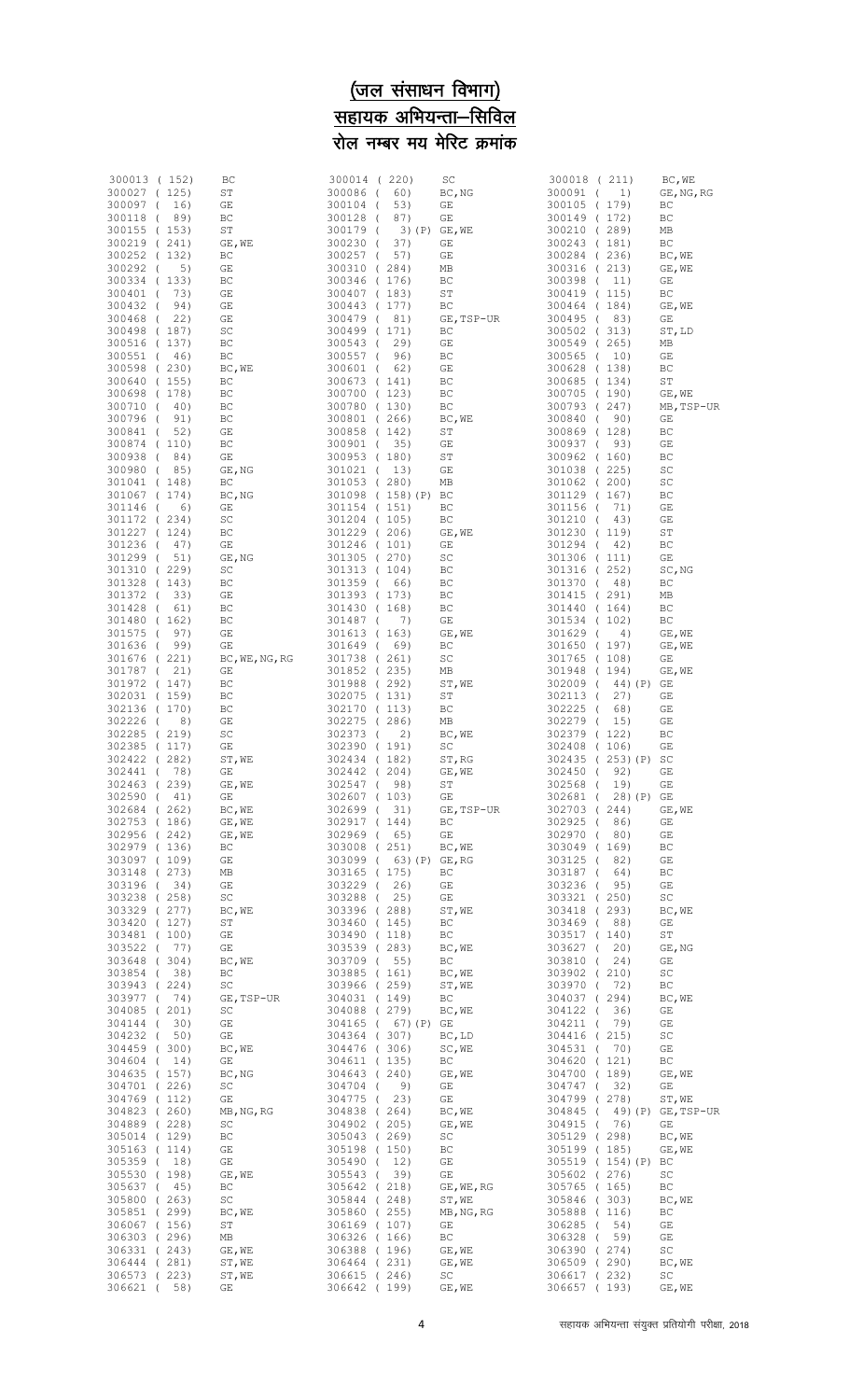| 306662<br>202) | GE, WE     | 306720<br>272) | SC         | 306841<br>268)     | SC                              |
|----------------|------------|----------------|------------|--------------------|---------------------------------|
| 306869<br>256) | <b>SC</b>  | 306945<br>216) | SC         | 307141<br>120)     | ВC                              |
| 307210<br>207) | GE, WE     | 307248<br>257) | BC, WE     | 307251<br>126)     | <b>ST</b>                       |
| 307348<br>214) | BC, WE     | 307421<br>17)  | GE         | 307701<br>209)     | BC, WE                          |
| 307762<br>297) | MB, NG, RG | 307894<br>212) | BC, WE     | 307897<br>311)     | SC, WE                          |
| 307965<br>192) | GE, WE, NG | 307972<br>56)  | ВC         | 307978<br>275)     | <b>SC</b>                       |
| 308014<br>295) | МB         | 308242<br>267) | BC, WE     | 308335<br>203)     | GE, WE                          |
| 308358<br>305) | SC, WE     | 308366<br>245) | BC, WE     | 308383<br>75) (P)  | GE                              |
| 308485<br>310) | SC, WE     | 308610<br>139) | ВC         | 308965<br>188)     | GE, WE                          |
| 309002<br>227) | BC, WE     | 309159<br>195) | GE, WE     | 309187<br>301)     | BC, WE                          |
| 309491<br>208) | GE, WE     | 309554<br>271) | BC, WE     | 309562<br>222)     | SC                              |
| 309946<br>238) | SC         | 310035<br>217) | BC, WE     | 310636<br>233)     | GE, WE                          |
| 310999<br>302) | BC, WE     | 311102<br>146) | SC         | 311117<br>309)     | SC, WE                          |
| 311283<br>312) | MB, WE     | 311324<br>287) | BC, WE, RG | 311445<br>285)     | BC, WE                          |
| 311629<br>237) | SC         | 311989<br>249) | SC         | 312253<br>314)     | SC, WE                          |
| 312267<br>308) | SC, WE     | 312672<br>254) | SC         |                    |                                 |
|                |            |                |            |                    |                                 |
|                |            |                |            | Total Candidates : | 314<br>$\overline{\phantom{a}}$ |
|                |            |                |            |                    |                                 |

## $($ जल संसाधन विभाग) ्<br><u>सहायक अभियन्ता–यांत्रिकी</u>  $\overline{v}$ रोल नम्बर मय मेरिट क्रमांक

314534 ( 2) BC 315071 ( 3) ST, WE

Total Candidates :  $-$  3 ------------------------------------------------------------------------------------------------

#### **Cut Off Marks**

### <u>जन स्वास्थ्य अभियांत्रिकी विभाग</u> <u>सहायक अभियन्ता (सिविल)</u>

| CATEGORY  |           | CUT OFF | DATE OF  |
|-----------|-----------|---------|----------|
|           |           | MARKS   | BIRTH    |
|           | GEN       | 420.00  | 19-09-94 |
| GEN       | WE        | 353.75  | 14-04-95 |
|           | <b>WD</b> | N.A.    |          |
|           | DV        | 321.50  | 25-09-95 |
| <b>SC</b> | GEN       | 351.00  | 01-03-95 |
|           | WE        | 278.75  | 12-12-95 |
|           | WD        | N.A.    |          |
|           | GEN       | 406.50  | 01-06-93 |
| <b>ST</b> | WE        | 342.50  | 27-01-94 |
|           | WD        | N.A.    |          |
|           | GEN       | 410.25  | 10-11-96 |
| OBC       | WE        | 332.50  | 25-08-94 |
|           | <b>WD</b> | N.A.    |          |
|           | GEN       | 334.00  | 28-09-96 |
| MBC       | WE        | 296.75  | 08-06-96 |

#### **HORIZONTAL RESERVATION**

|             | CATEGORY      | CUT OFF      | DATF OF      |
|-------------|---------------|--------------|--------------|
|             |               | <b>MARKS</b> | <b>BIRTH</b> |
| LD/CP<br>PН |               | 249.00       | 13-07-95     |
|             | EX-SERVICEMEN | N.A          |              |

#### <u>जन स्वास्थ्य अभियांत्रिकी विभाग</u> <u>सहायक अभियन्ता (यांत्रिकी ⁄ विद्युत)</u>

| <b>CATEGORY</b> |            | <b>CUT OFF</b> | DATE OF        |
|-----------------|------------|----------------|----------------|
|                 |            | <b>MARKS</b>   | <b>BIRTH</b>   |
|                 | <b>GEN</b> | 369.00         | 23-11-93       |
| GEN             | WE         | 361.25         | 25-07-94       |
|                 | WD         | N.A.           |                |
| SC              | GEN        | 314.00         | 05-09-93       |
|                 | WE         | 283.00         | 05-12-96       |
| <b>ST</b>       | GEN        | 314.50         | 02-07-95       |
|                 | WE         | 314.00         | $02 - 02 - 95$ |
| OBC             | GEN        | 355.25         | 15-01-94       |
|                 | WE         | 333.25         | 29-11-94       |
|                 | WD         | N.A.           |                |
| MBC             | GEN        | 317.25         | 12-03-93       |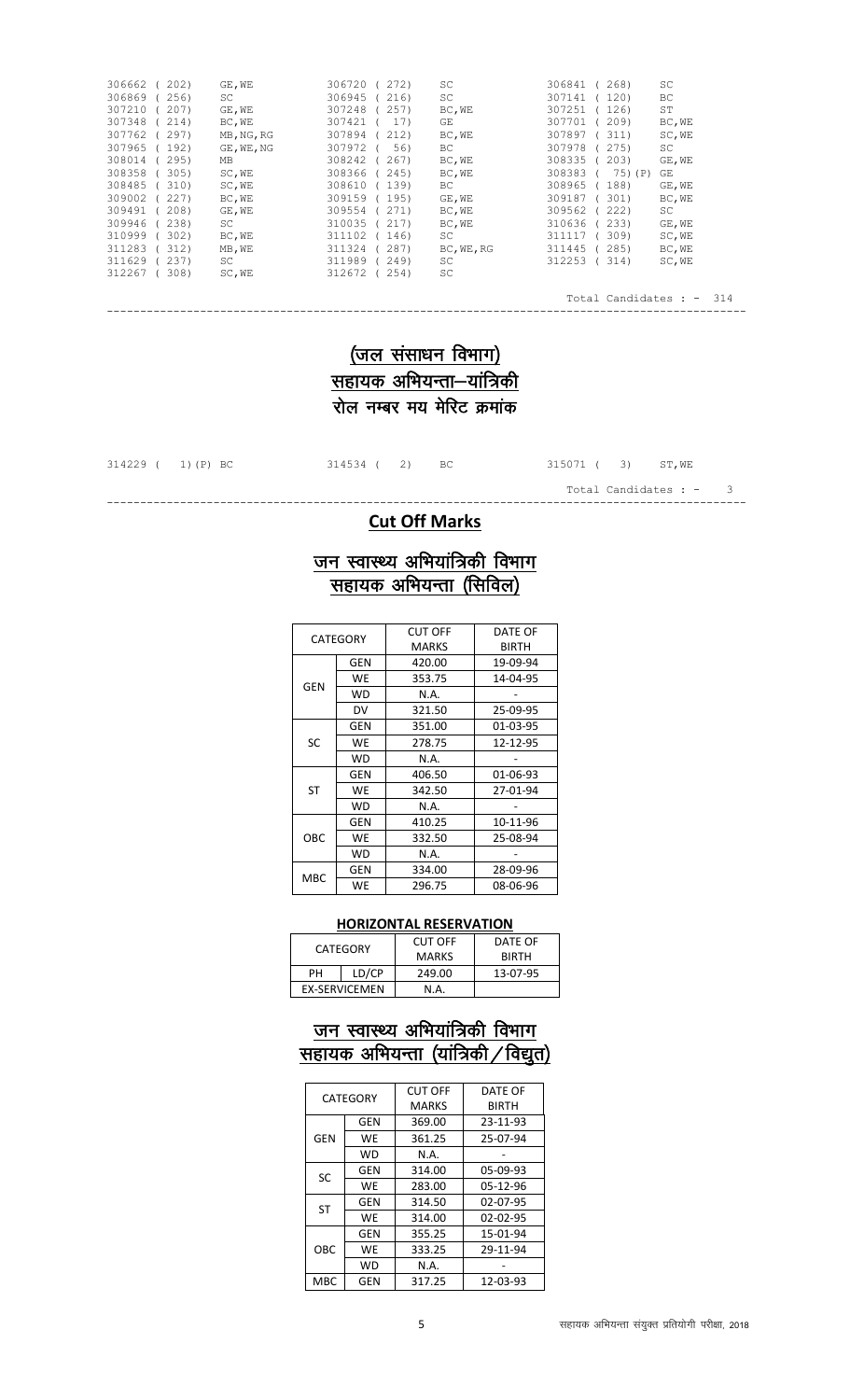| CATEGORY             |  | <b>CUT OFF</b> | DATE OF      |
|----------------------|--|----------------|--------------|
|                      |  | <b>MARKS</b>   | <b>BIRTH</b> |
| LD/CP<br>PН          |  | N.A.           |              |
| <b>EX-SERVICEMEN</b> |  | N.A            |              |

# <u>पंचायती राज विभाग</u>

<u>सहायक अभियन्ता</u>

| CATEGORY |     | <b>CUT OFF</b> | DATE OF      |
|----------|-----|----------------|--------------|
|          |     | <b>MARKS</b>   | <b>BIRTH</b> |
| GEN      | GEN | 444.75         | 07-09-96     |
|          | WF. | 374.00         | 10-02-94     |
| ٢Т       | GFN | 422.75         | 01-07-92     |

|  | <b>HORIZONTAL RESERVATION</b> |            |                |              |  |
|--|-------------------------------|------------|----------------|--------------|--|
|  | CATEGORY                      |            | <b>CUT OFF</b> | DATE OF      |  |
|  |                               |            | <b>MARKS</b>   | <b>BIRTH</b> |  |
|  | PН                            | LD/CP (OL) | 328.50         | 12-07-97     |  |

### <u>सार्वजनिक निर्माण विभाग</u> सहायक अभियन्ता (सिविल)

Ξ

| ,,,,,,,<br>◡<br>.<br>,,,,,,,,, |            |                |              |  |
|--------------------------------|------------|----------------|--------------|--|
| <b>CATEGORY</b>                |            | <b>CUT OFF</b> | DATE OF      |  |
|                                |            | <b>MARKS</b>   | <b>BIRTH</b> |  |
|                                | <b>GEN</b> | 448.50         | 21.03.95     |  |
| <b>GEN</b>                     | WE         | 408.75         | 20.12.92     |  |
|                                | <b>WD</b>  | N.A            |              |  |
|                                | DV         | 408.50         | 31.03.96     |  |
|                                | <b>GEN</b> | 379.50         | 20.06.96     |  |
| SC                             | WE         | 319.75         | 05.11.96     |  |
|                                | <b>WD</b>  | N.A.           |              |  |
|                                | <b>GEN</b> | 425.00         | 01.07.94     |  |
| <b>ST</b>                      | WE         | 374.50         | 15.01.95     |  |
|                                | WD.        | N.A.           |              |  |
|                                | <b>GEN</b> | 436.25         | 21.11.94     |  |
| OBC                            | WE         | 373.25         | 17.01.97     |  |
|                                | WD         | N.A.           |              |  |
|                                | DV         | N.A.           |              |  |
| MBC                            | <b>GEN</b> | 367.25         | 28.07.93     |  |
|                                | WE         | 323.00         | 08.08.95     |  |
|                                | WD         | N.A.           |              |  |

#### **HORIZONTAL RESERVATION**

| CATEGORY             |       | <b>CUT OFF</b> | DATE OF      |
|----------------------|-------|----------------|--------------|
|                      |       | <b>MARKS</b>   | <b>BIRTH</b> |
| PН                   | LD/CP | 331.00         | 05.05.95     |
|                      | нι    | N.A.           |              |
| <b>EX-SERVICEMEN</b> |       | N.A.           |              |
|                      |       |                |              |

### <u>जल संसाधन विभाग</u> <u>सहायक अभियन्ता (सिविल)</u>

| CATEGORY   |           | <b>CUT OFF</b><br><b>MARKS</b> | DATE OF<br><b>BIRTH</b> |
|------------|-----------|--------------------------------|-------------------------|
|            | GEN       | 420.00                         | 16-04-94                |
|            | WE        | 353.50                         | 25-08-97                |
| GEN        | WD        | N.A.                           |                         |
|            | DV        | N.A.                           |                         |
|            | GEN       | 346.00                         | 14-11-97                |
| SC         | WE        | 262.25                         | 02-04-94                |
|            | WD        | N.A.                           |                         |
|            | GEN       | 404.75                         | 10-02-96                |
| <b>ST</b>  | WE        | 333.00                         | 15-04-94                |
|            | <b>WD</b> | N.A.                           |                         |
|            | GEN       | 405.75                         | 09-09-97                |
| OBC        | WE        | 325.75                         | 07-11-95                |
|            | <b>WD</b> | N.A.                           |                         |
|            | DV        | N.A.                           |                         |
|            | GEN       | 332.00                         | 02-07-92                |
| <b>MBC</b> | WE        | 287.50                         | 03-12-95                |
|            | <b>WD</b> | N.A.                           |                         |